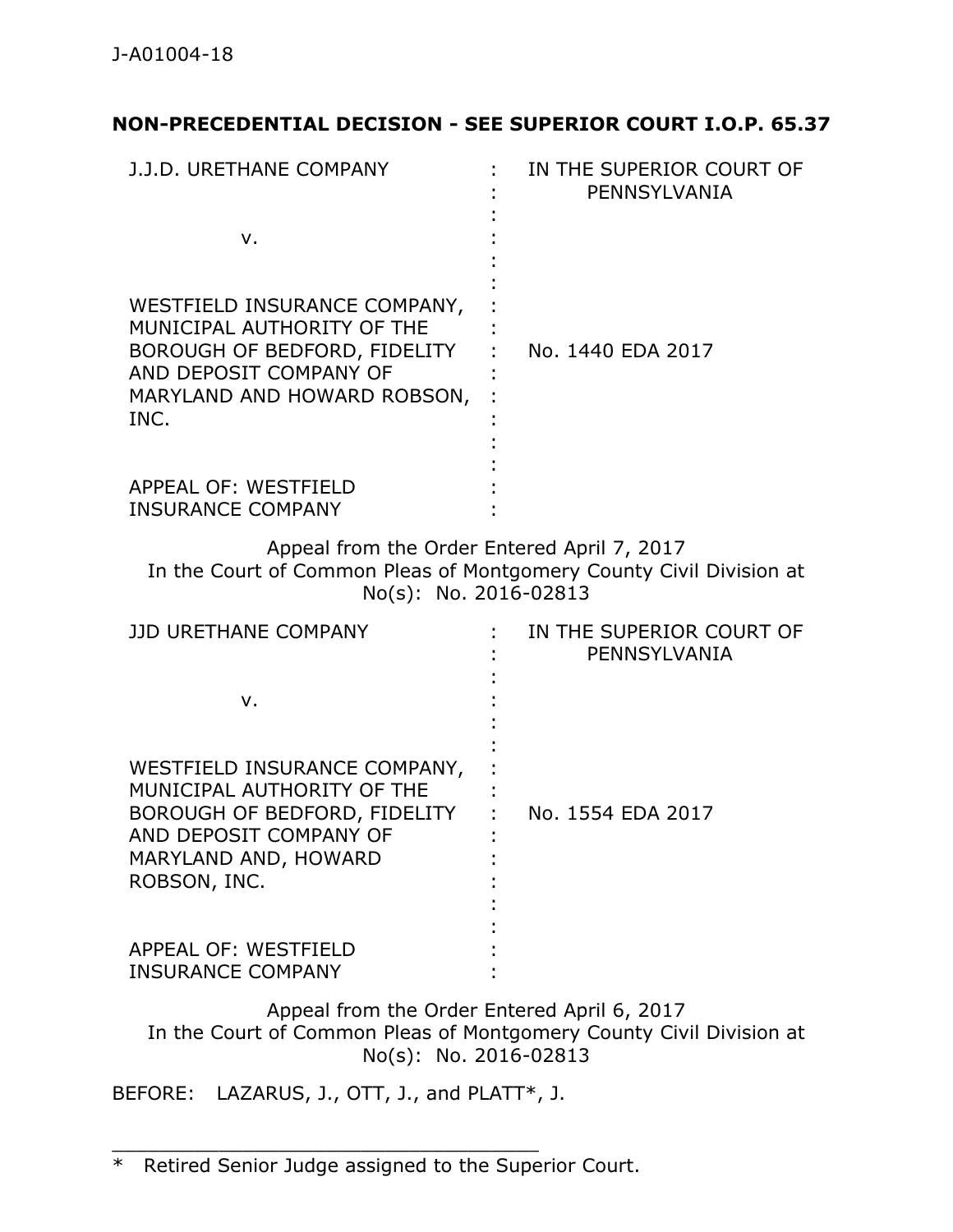MEMORANDUM BY LAZARUS, J.: **FILED FEBRUARY 09, 2018**

Westfield Insurance Company (Westfield) appeals from the trial court's orders,<sup>1</sup> entered in the Court of Common Pleas of Montgomery County, denying, without prejudice, its motion for summary judgment and granting in part and denying in part Appellee, JJD Urethane Company's (JJD) motion for summary judgment obligating Westfield to defend<sup>2</sup> and, if necessary, indemnify JJD in an underlying action.<sup>3</sup> After careful review, we affirm.

JJD supplies and installs commercial urethane foam insulation. Westfield issued JJD a commercial general liability (CGL) policy, effective March 31, 2012 through March 31, 2013. In May 2010, Howard Robson, Inc. (Robson), a construction company, hired JJD as a subcontractor to perform upgrade work on sewage digester tanks at a wastewater facility (facility)

<sup>1</sup> The orders from which Westfield are appealable as of right. *See* 42 Pa.C.S. § 7532 (Declaratory Judgment Act); Pa.R.A.P. 311(b)(8) (interlocutory appeal as of right); *see also Nat'l Cas. Co. v. Kinney*, 90 A.3d 747 (Pa. Super. 2014) (denial of motion for summary judgment effectively disposed of all claims set forth in declaratory judgment complaint).

<sup>&</sup>lt;sup>2</sup> We focus on the duty to defend, as it is broader than the duty to indemnify. *Kvaerner Metals Div. of Snaerner U.S., Inc. v. Commercial Union Ins. Co.*, 908 A.2d at 888 (Pa. 2006). However, both duties "flow from a determination that the complaint triggers coverage." *General Accident Ins. Co. of America v. Allen*, 692 A.2d 1089, 1095 (Pa. 1997).

<sup>3</sup> *Municipal Auth. of the Borough of Bedford v. Fidelity and Deposit Co. of Maryland*, No. 2014-542 (Bedford County filed 10/7/14).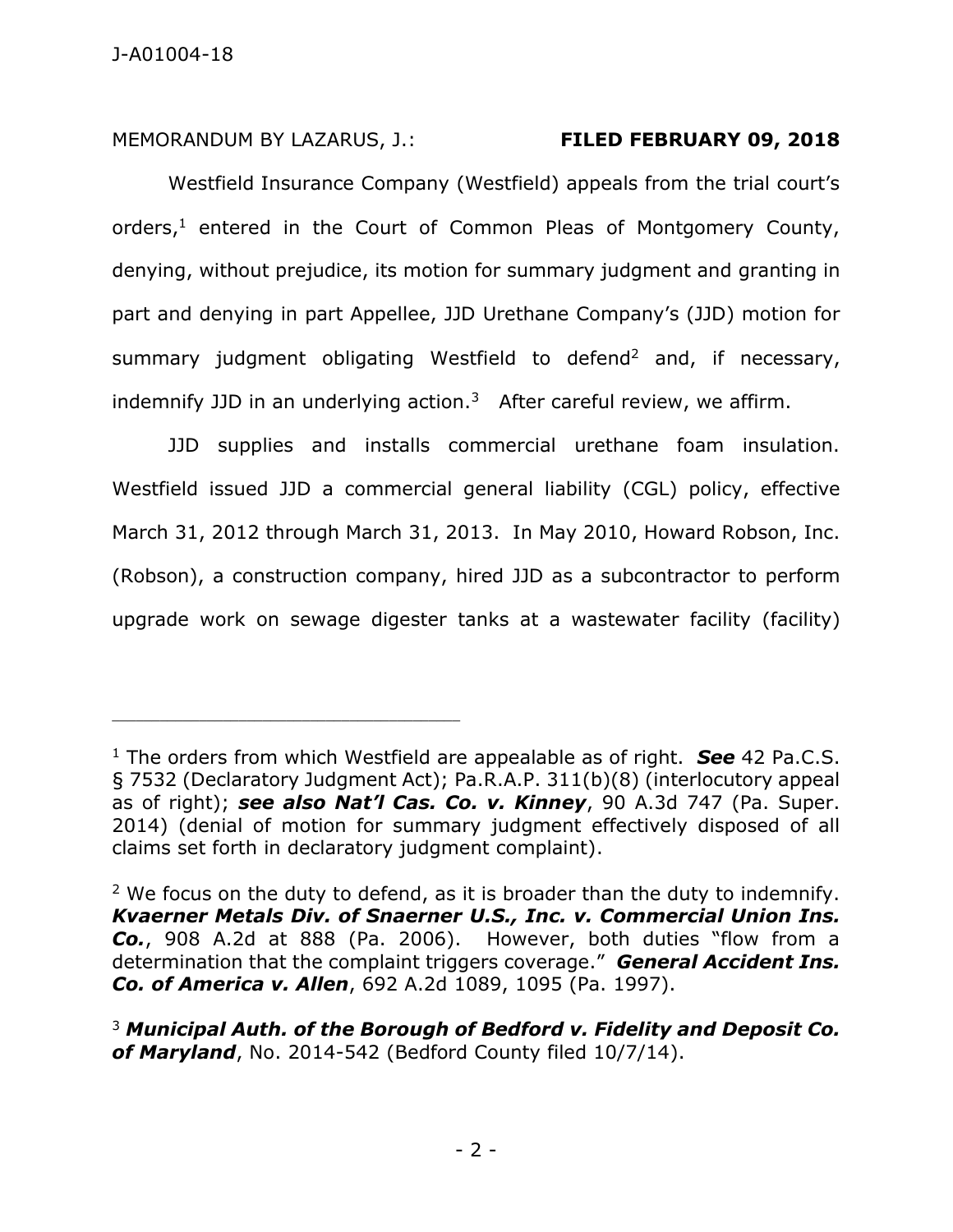\_\_\_\_\_\_\_\_\_\_\_\_\_\_\_\_\_\_\_\_\_\_\_\_\_\_\_\_\_\_\_\_\_\_\_\_\_\_\_\_\_\_\_\_

owned by the Municipal Authority of the Borough of Bedford (the Authority).<sup>4</sup> Specifically, JJD was hired to supply and install urethane foam insulation to the annular space<sup>5</sup> on the tanks to create a seal against the tank walls.<sup>6</sup> Robson had been hired by the Authority in 2009 to upgrade the facility, which included constructing and performing certain work on its digester tanks.<sup>7</sup>

<sup>6</sup> The subcontract agreement between Robson and JJD specifically stated:

**SCOPE OF THE WORK**: The Work shall include all materials, equipment, parts and supplies described in the Subcontract Documents and all other incidental materials, equipment, parts and supplies that are necessary to completely enable the work and it to function as intended, regardless of whether they are shown, listed or otherwise disclosed in the Subcontract Documents. The Scope of Work shall consist of and include the following: **FIELD MEASURE, COORDINATE, FABRICATE, SUPERVISE, MOBILIZE, DELIVER, PREP, UNLOAD, RIG, HOIST, STAGE, INSTALL, CERTIFY AND WARRANT ALL DIGESTER COVER URETHANE INSULATION (2 DIGESTER COVERS MEASURING APPROXIMATELY 50" IN DIAMETER.)** in strict accordance with all the project plans, specifications and addenda.

Subcontract Agreement No. 09038.895, 5/3/10, at S.C. 1 (emphasis in original).

 $<sup>7</sup>$  Digesters are used to stabilize the solids that are removed from the</sup> wastewater during treatment. This stabilization can be performed by using aerobic digestion, which involves injecting oxygen into the sludge in an open tank, or anaerobic digestion, which takes place in an airtight container like in

<sup>4</sup> Robson, as principal, and Fidelity and Deposit Company of Maryland, as surety, executed a performance bond, with the Authority as the obligee, in the amount of \$13,573,000.00 in connection with the Authority's project.

<sup>5</sup> "Annular space" is the area between the top of the digester tanks and the body of the digester tanks. N.T. Summary Judgment Motion Hearing, 1/30/17, at 30.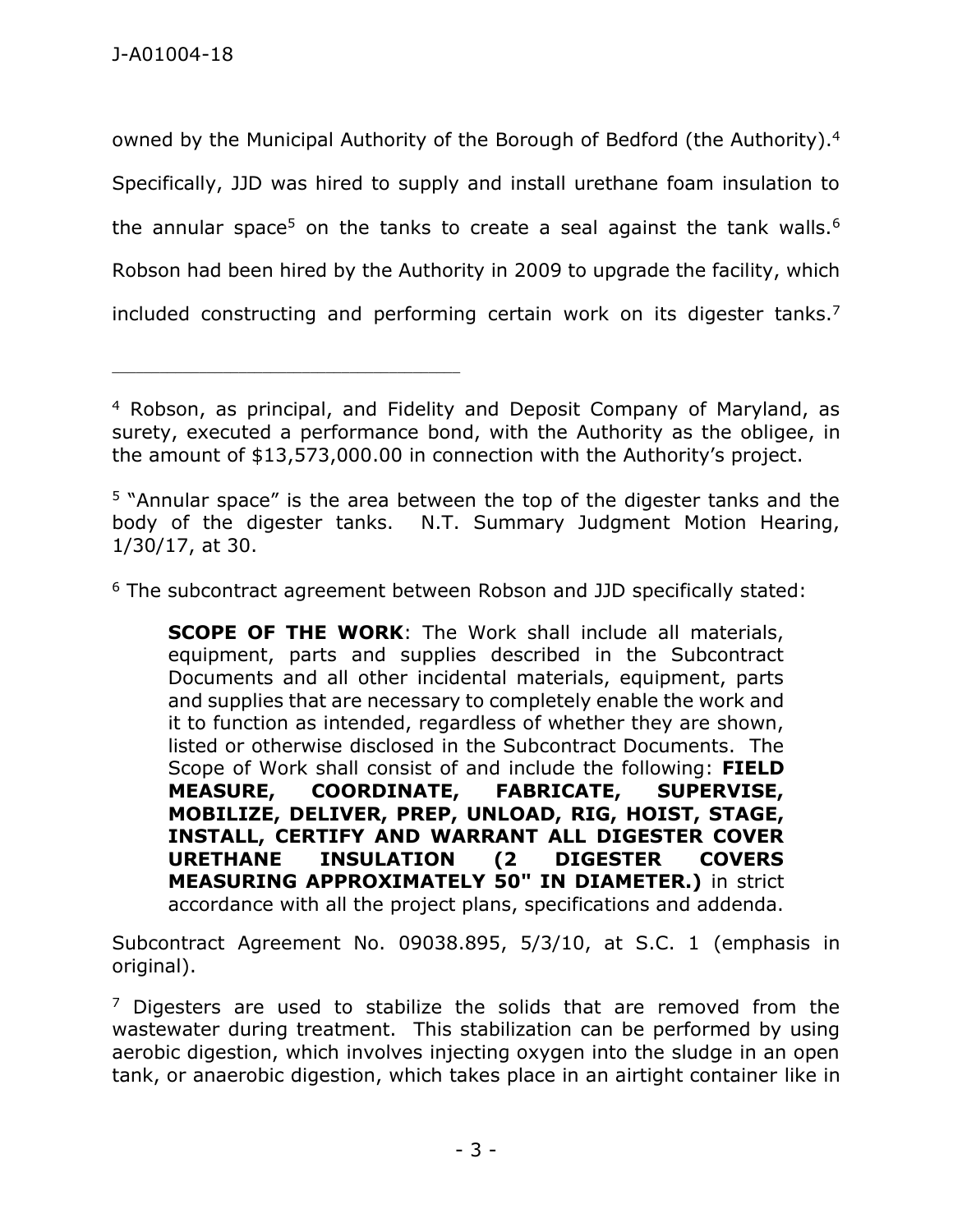\_\_\_\_\_\_\_\_\_\_\_\_\_\_\_\_\_\_\_\_\_\_\_\_\_\_\_\_\_\_\_\_\_\_\_\_\_\_\_\_\_\_\_\_

When the Authority realized in 2012 that one of the digester tanks had been

damaged and that Robson had failed to rectify the problem,<sup>8</sup> the Authority

the instant case. <https://www2.humboldt.edu/arcatamarsh/digester.html> (last visited 1/24/18).

<sup>8</sup> In an October 29, 2012 letter, the engineering firm for the Authority notified Robson that there were several outstanding items requiring its attention under the terms of the parties' warranty agreement for the treatment facility. The letter indicated it was putting Robson on notice that the Authority intends to take action against the bond if the items are not fully addressed by November 15, 2012. The relevant item was described in the letter as follows:

As a separate but related issue, this letter is to serve as a notice that a digester mixer on digester #3 has been damaged and may result in a significant warranty claim. After being removed from service and inspected by the equipment manufacturer, the manufacturer has concluded that the mixer impeller has been damaged due to some form of debris within the digester fluid. Based upon the observed damage, it is the position of the Authority that the size of debris impacted by the mixer could not have entered the digester tank through the sludge transfer pumps. **If, upon inspection, the debris that caused the damage was a result of either workmanship or material defects emanating with your work, all costs associated with the inspection, repair and/or replacement of the damaged components and handling of sludge will be borne by Howard Robson, Inc.** The Authority is currently making accommodations to empty the tank contents for inspection of the tank and mixer components. As this is no small task, the process will take several weeks and may stretch into December. If the date of inspection completion should extend beyond the intended termination of the performance bond, this correspondence shall serve as notice that the damage has been observed during the warranty period and that Howard Robson was made aware of the pending liability for repair prior to the expiration of the warranty period.

Letter of John C. Clabauth, 10/29/12, at ¶ 21 (emphasis added). A follow-up June 2013 letter by the Authority's attorney indicates that the Authority's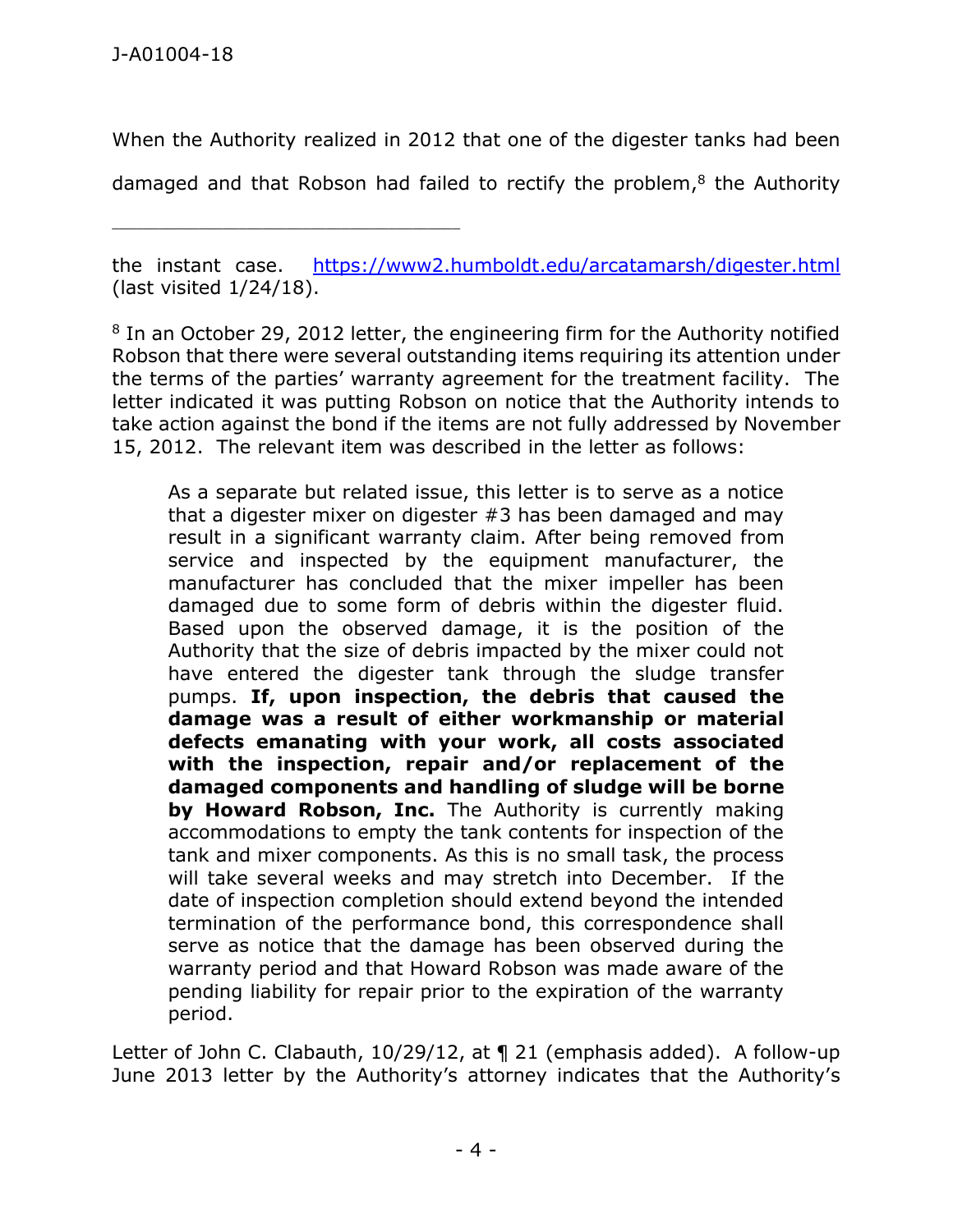filed a complaint against Robson alleging that "Robson and its subcontractors performed work on the anaerobic [d]igesters [n]os. 1 and 3 at the [facility] .

. . [and that] debris used to make the annular seal had fallen into tank [number 1], damaging one of the mixers." Authority Complaint, 10/7/14, at  $\P$ [ 28, 33, 36. Robson filed a joinder complaint against JJD,<sup>9</sup> claiming that JJD had improperly handled expanding foam insulation which was the ultimate cause of the damage to the digester tank.<sup>10</sup>

In response to the joinder complaint, JJD requested that Westfield both defend and indemnify it against the Authority's claims. When Westfield

<sup>&</sup>quot;**inspection demonstrated that damage to the digester occurred as a result of faulty workmanship**." Therefore, the damage is a warranty issue that your client must remedy. As detailed in our previous correspondence, the mixers and heat exchangers must be repaired or rebuilt by the supplier, certified by the supplier, reinstalled, and placed back into service. Additionally, the second primary digester must likewise be inspected to insure that a similar situation does not exist in the tank. If similar conditions are found, the second primary digester must also be rebuilt and placed back into service. Letter of E. Lee Stinnett, II, Esq,, 6/24/13, at ¶ 21 (emphasis added).

<sup>&</sup>lt;sup>9</sup> Robson also joined other additional defendants in the joinder complaint, averring that they too were "jointly and severally liable with Robson . . . to [the Authority] or liable over to Robson . . . for any such liability." Joinder Complaint, 10/8/14, at ¶¶ 3.

 $10$  More specifically, the Authority alleged in its complaint that "the debris contacted and damaged at least one roof-mounted mixer, thereafter breaking into several pieces as large as forty pounds each." Authority Complaint, 10/7/14, at ¶ 37. The manufacturer of the mixer conducted an on-site inspection and determined that the mixer suffered bearing damage related to the mixer's impact with the foreign object, the suspected insulation debris. *Id.* at ¶ 41.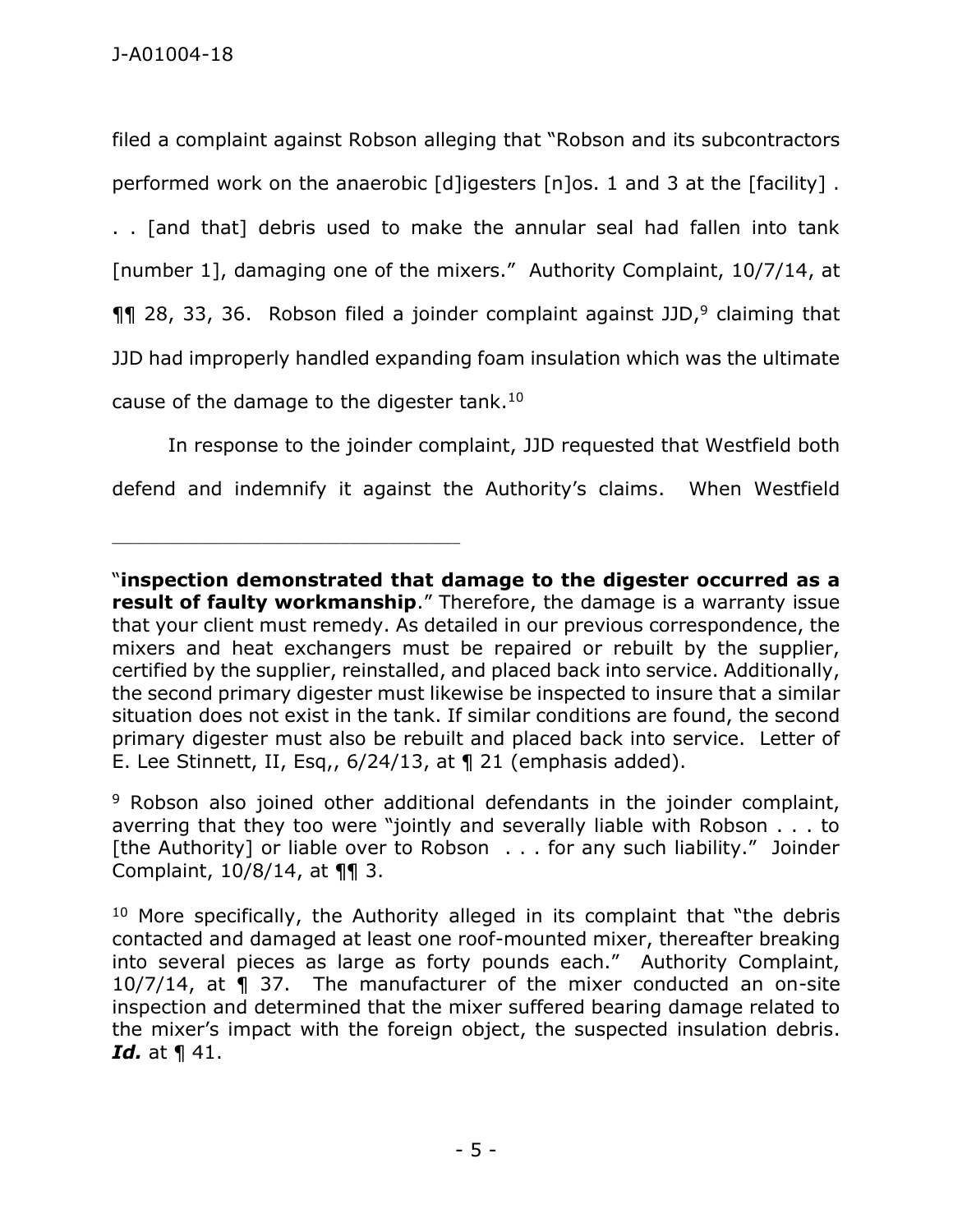declined to provide coverage to JJD, claiming that the allegations were outside the scope of coverage and/or excluded by the policy, JJD instituted the instant declaratory judgment action/breach of contract action against Westfield in February 2016.<sup>11</sup> On March 15, 2016, Westfield filed preliminary objections to JJD's complaint, which the court denied. Westfield filed its answer and counterclaim on July 1, 2016. In its counterclaim Westfield sought declaratory relief, denying that it was required to provide coverage in the underlying suit because: (1) the allegations do not constitute occurrences triggering coverage under the Policy, and (2) exclusions to the Policy apply to bar coverage to JJD.

In September and October 2016, Westfield and JJD filed cross-motions for summary judgment.<sup>12</sup> Following oral argument held on January 30, 2017, the trial court denied Westfield's motion. *See* Order, 4/6/17. On the following day, the trial court granted in part JJD's motion, ordering that "Westfield [] shall defend JJD [] on the claims set forth in the Joinder Complaint until such

 $11$  In its declaratory judgment action, JJD alleges that the Authority "alleges that the urethane foam applied to the exterior of the digester tanks *somehow found its way inside* the digester tank and damaged the mixer equipment." Declaratory Judgment Complaint, 3/1/16, at ¶ 21. The Authority, however, denies this allegation in its answer to the complaint. Authority Answer to Complaint, 4/1/16, at ¶ 21.

<sup>&</sup>lt;sup>12</sup> Because the parties filed cross-motions for summary judgment, no material facts are in dispute. *See* N.T. Summary Judgment Motion Hearing, 1/30/17, at 2.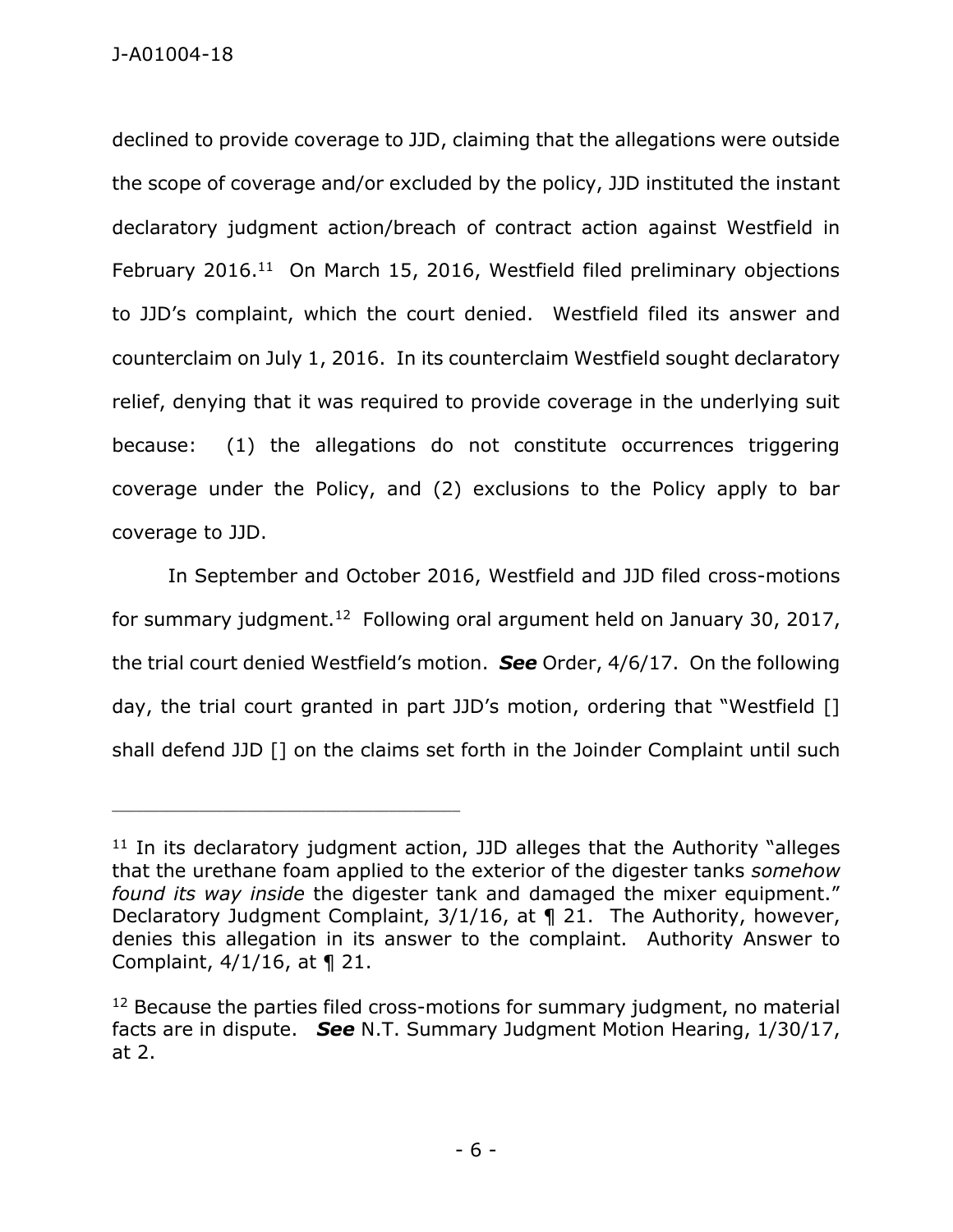time that the claim is confined to a recovery that the policy does not cover" and that "Westfield [] is also conditionally obligated to indemnify JJD [] in the event JJD[] is held liable for a claim covered by the policy in the underlying action." Order, 4/7/17. The order further stated that JJD's motion "was [d]enied without prejudice as to the claim for breach of contract." *Id.*

Westfield filed timely notices of appeal<sup>13</sup> and a court-ordered Pa.R.A.P. 1925(b) concise statement of errors complained of on appeal. Westfield presents the following issues for our consideration:

- (1) Did the trial court err and abuse its discretion in holding that the allegations in the underlying action against Appellee labelled as "negligence" describe factual content that was outside the scope of Appellee's work pursuant to its subcontract and/or the foreseeable consequences of that work, such that these allegations constitute an "occurrence" under the relevant insurance policy?
- (2) Did the trial court err and abuse its discretion in holding that *Indalex Inc. v. National Fire Union Ins. Co.*, 83 A.3d 418 (Pa. Super. 2013), applies to this case on the grounds that *Indalex* established a rule that an insurer is obligated to defend its insured whenever the underlying complaint asserts a tort claim based on damages to persons or property other than the insured's product?
- (3) Did the trial court err and abuse its discretion in holding that Exclusions "b." and "m." of the applicable insurance policy do not preclude coverage?
- (4) Did the trial court err and abuse its discretion in holding that [Westfield] has a duty to indemnify [JJD] in the event [JJD] is held liable in the underlying action?

 $13$  The parties entered into a joint stipulation to consolidate these appeals. *See* Pa.R.A.P. 513; Joint Stipulation to Consolidate Appeals, 6/9/17.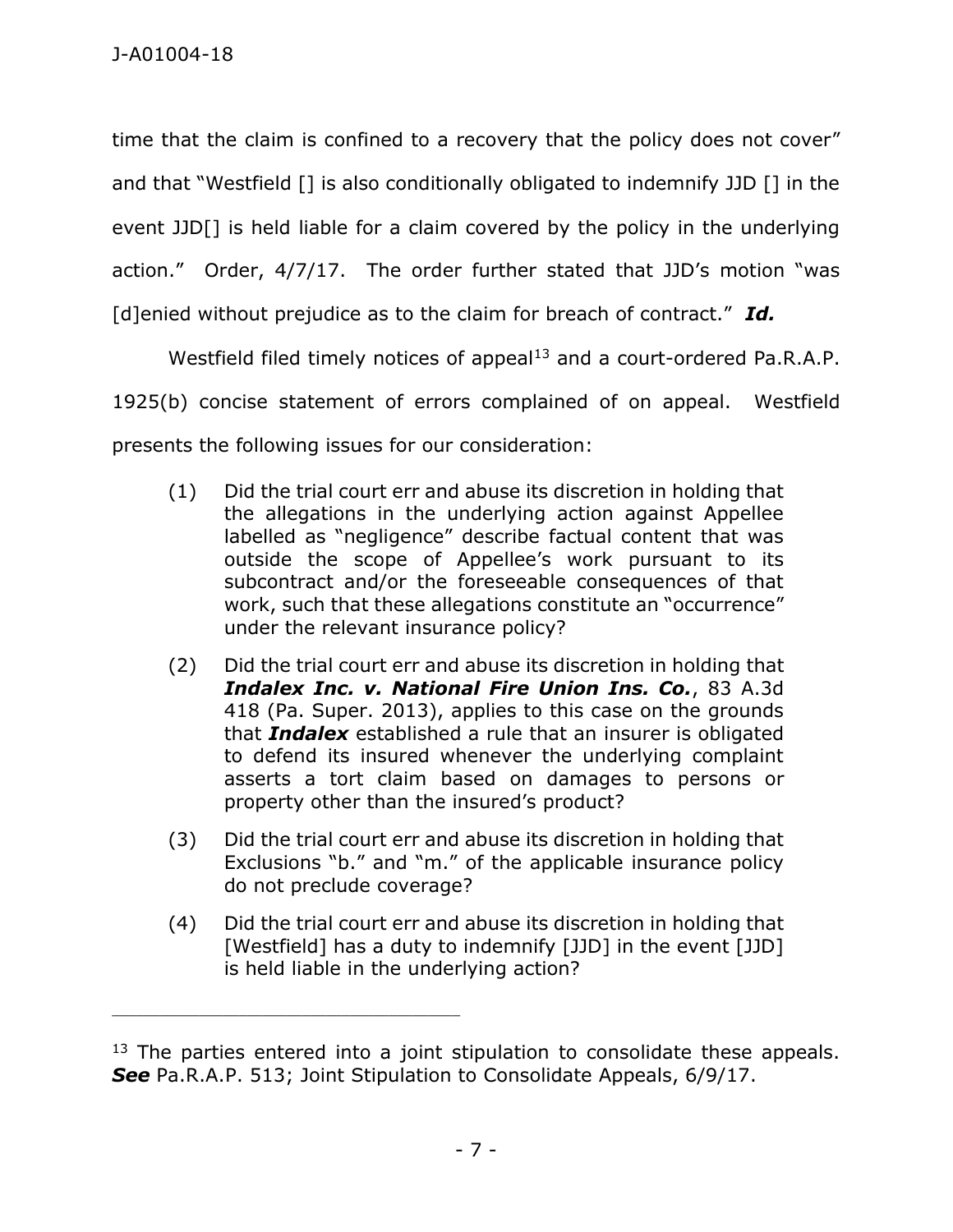Appellant's Brief, at 5-6.

Our scope and standard of review of an order granting summary judgment<sup>14</sup> of an insured's coverage is well-settled:

An appellate court may reverse the grant of a motion for summary judgment if there has been an error of law or an abuse of discretion. Since the issue as to whether there are no genuine issues as to any material fact presents a question of law, our standard of review is *de novo*; thus, we need not defer to the determinations made by the lower tribunals. Our scope of review, to the extent necessary to resolve the legal question before us, is

<sup>14</sup> We note that:

\_\_\_\_\_\_\_\_\_\_\_\_\_\_\_\_\_\_\_\_\_\_\_\_\_\_\_\_\_\_\_\_\_\_\_\_\_\_\_\_\_\_\_\_

Once a motion for summary judgment is made and is properly supported, however, the non-moving party may not simply rest upon the mere allegations or denials in his or her pleadings. Pa. R. Civ. P. 1035(d). In such a case, Rule 1035(d) requires that by affidavits or as otherwise provided in this rule, the non-movant must set forth specific facts showing that there is a genuine issue for trial. The purpose of Rule 1035(d) is "'*to assure that the motion for summary judgment may "pierce the pleading and to require the opposing party to disclose the facts of his claim or defense*.'" Thus, once the motion for summary judgment has been properly supported, the burden is upon the non-movant to disclose evidence that is the basis for his or her argument resisting summary judgment.

*Samarin v. GAF Corp.*, 571 A.2d 398, 402 (Pa. Super. 1989) (emphasis in

original) (citations omitted). Moreover, a motion for summary judgment may

properly be granted only:

if the pleadings, depositions, answers to interrogatories, and admissions on file, together with the affidavits, if any, show that there is no genuine issue as to any material fact and that the moving party is entitled to judgment as a matter of law.

Pa.R.C.P. 1035(b).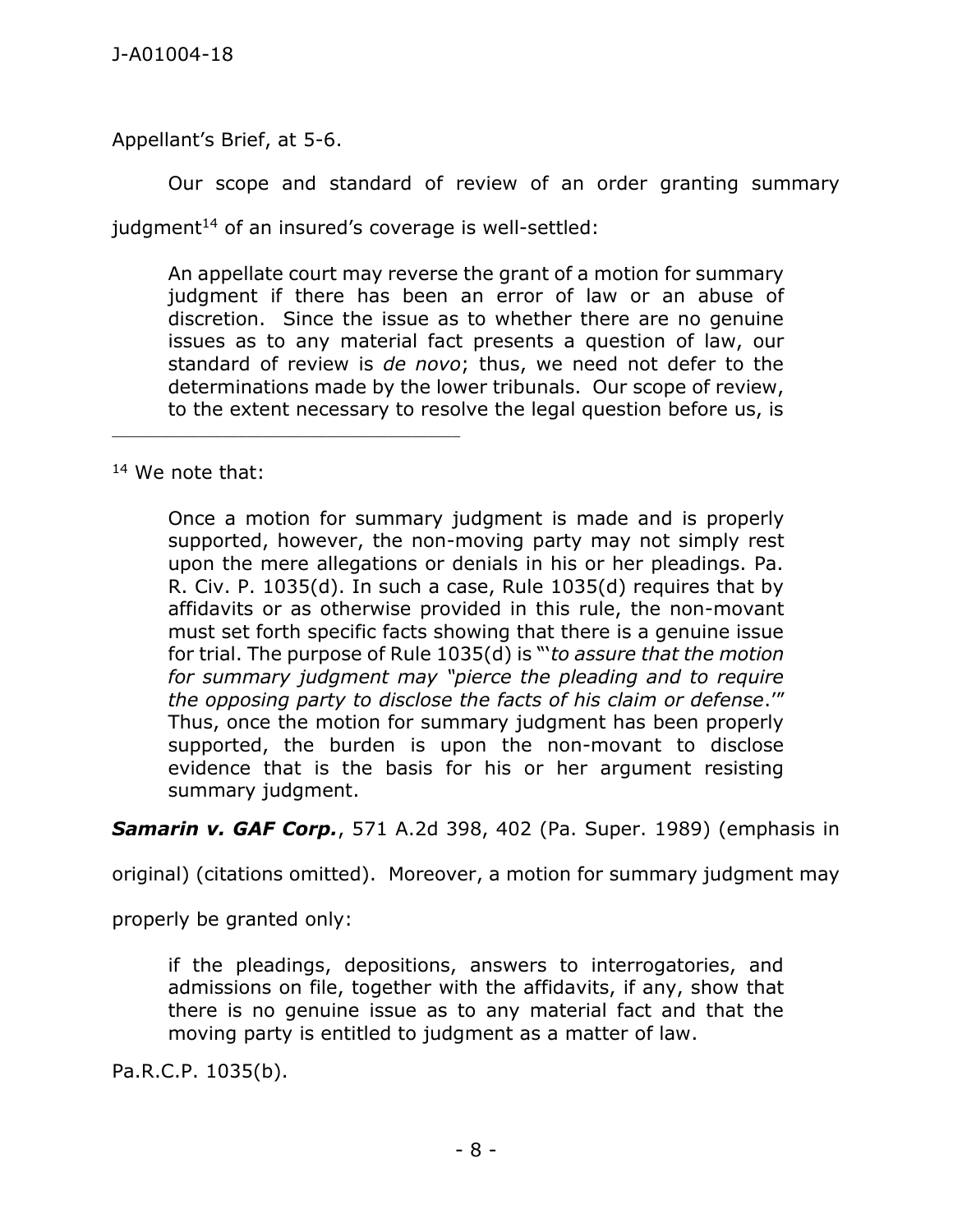plenary. We must view the record in the light most favorable to the non-moving party, and all doubts as to the existence of a genuine issue of material fact must be resolved against the moving party.

*Chanceford Aviation Properties, LLP. V. Chanceford Towp. Bd. of* 

*Supervisors*, 923 A.2d 1099, 1103 (Pa. 2007) (internal citations omitted).

When interpreting an insurance policy, we first look to the terms of the policy. "When the language of the policy is clear and unambiguous, we must give effect to that language." *Donegal Mut. Ins. Co. v. Baumhammers*, []938 A.2d 286, 290 (Pa. 2007). "However, 'when a provision in the policy is ambiguous, the policy is to be construed in favor of the insured[.]" $\ldots$  Also, we do not treat the words in the policy as mere surplusage and, if at all possible, we construe the policy in a manner that gives effect to all of the policy's language. *Teno v. State Farm Ins. Co.*, 716 A.2d 626, 631 (Pa. Super. 1998)[.]

We then compare the terms of the policy to the allegations in the underlying complaint. "It is well established that an insurer's duties under an insurance policy are triggered by **the language of the complaint against the insured**." In determining whether an insurer's duties are triggered, the factual allegations in the underlying complaint are taken as true and liberally construed in favor of the insured. "It does not matter if in reality the facts are completely groundless, false or fraudulent. It is the face of the complaint and not the truth of the facts alleged therein[.]" *D'Auria v. Zurich Ins. Co.*, [] 507 A.2d 857, 859 (Pa. Super. 1986).

*Indalex Inc. v. Nat'l Union Fire Ins. Co. of Pittsburgh, PA*, 83 A.3d 418,

420-21 (Pa. Super. 2013) (headnotes, citations and quotations omitted)

(emphasis added).

"The obligation of the insured to defend an action is "fixed solely by the

allegations in the underlying complaint." *Erie Ins. Exchange v. Lobenthal*,

114 A.3d 832, 836 (Pa. Super. 2015). Finally, the insurer "is required to

accept all of the allegations contained in the third party's complaint as true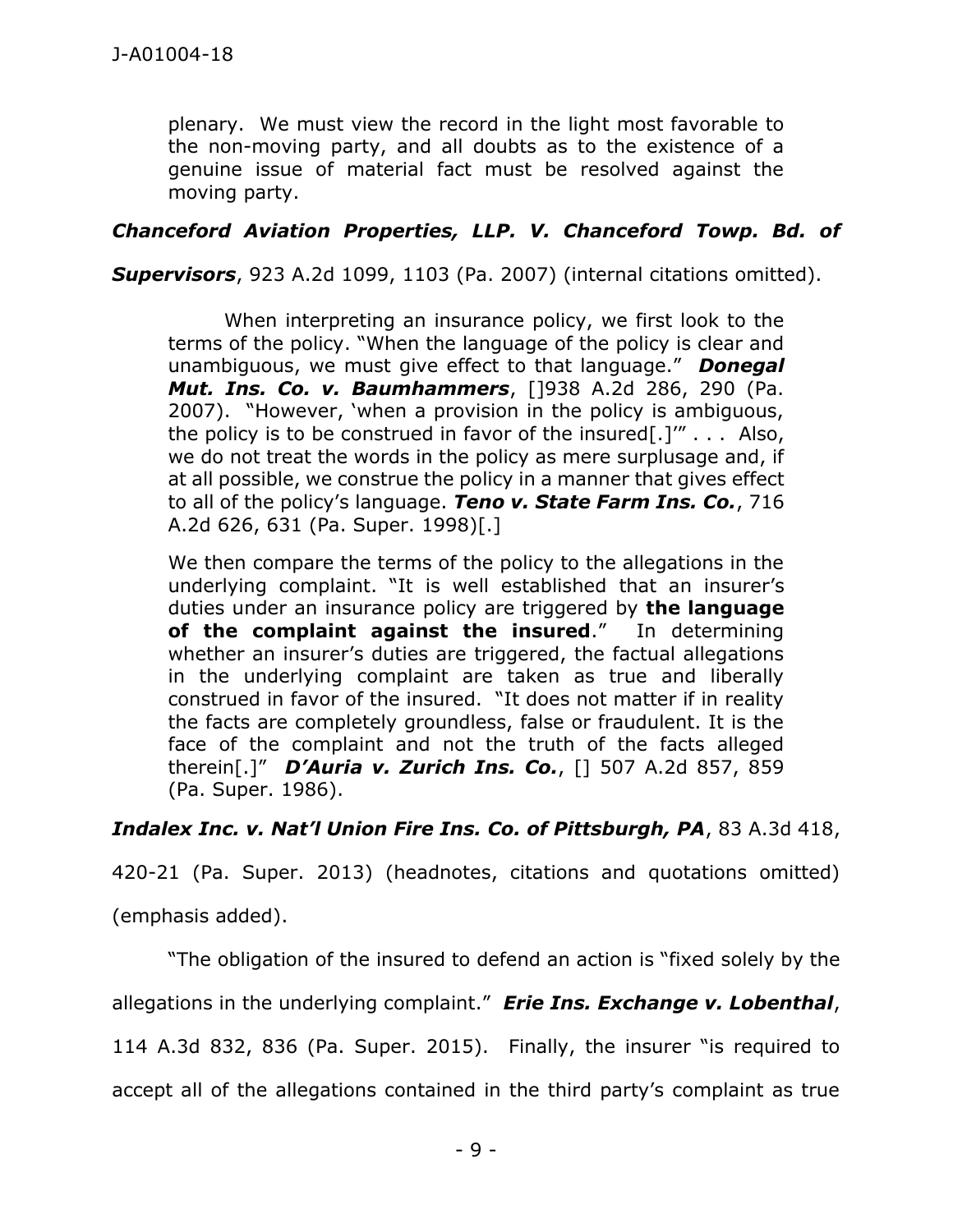and provide a defense if there is a chance that the injury alleged could potentially fall within the scope of the policy." *Selective Way Ins. Co. v. Hosp. Grp. Services, Inc.*, 119 A.3d 1035, 1046 (Pa. Super. 2015). "[T]he duty to defend is not limited to meritorious actions; it even extends to actions that are groundless, false, or fraudulent as long as there exists the possibility that the allegations implicate coverage." *Am. & Foreign Ins. Co.*, 2 A.3d 526, 541 (Pa. 2010) (citations and quotation marks omitted). "The duty to defend persists until an insurer can limit the claims such that coverage is impossible." *Lexington Ins. Co. v. Charter Oak Fire Ins. Co.*, 81 A.3d 903, 911 (Pa. Super. 2013) (emphasis omitted).

Westfield claims that JJD did not prove that it was entitled to coverage under the parties' policy because the underlying claim stems from JJD's faulty or defective performance of its contractual work with Robson. Accordingly, Westfield contends that the damage does not constitute an "occurrence" under the policy, especially where the claim has been recast as one in tort.

The parties' CGL policy provides, in relevant part:

SECTION I – COVERAGES

COVERAGE A BODILY INJURY AND PROPERTY DAMAGE LIABILITY

1. Insuring Agreement

a. We will pay those sums that the insured becomes legally obligated to pay as damages because of "bodily injury" or "property damage" to which this insurance applies. We will have the right and duty to defend the insured against any "suit" seeking those damages. However, we will have no duty to defend the insured against any "suit" seeking

- 10 -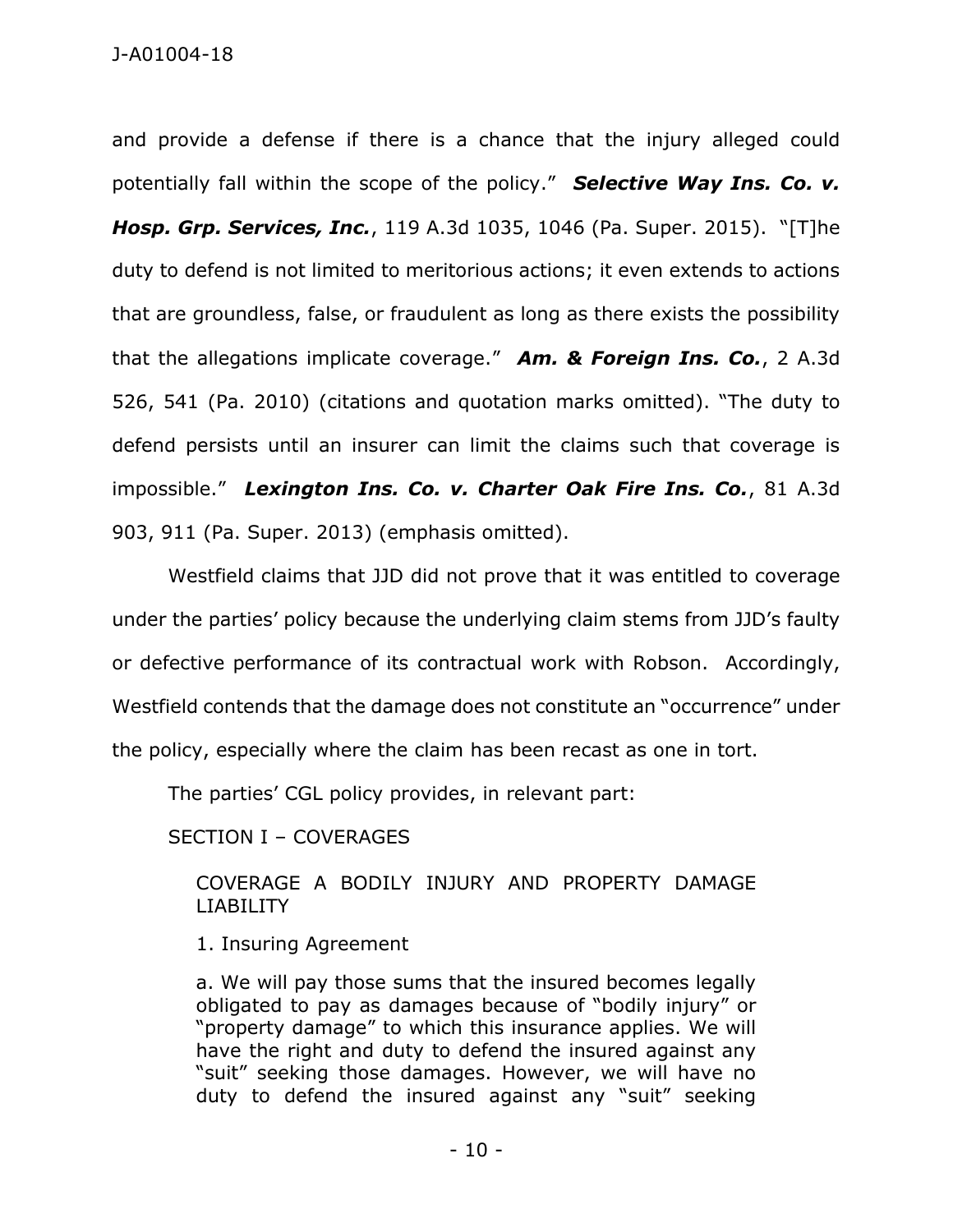damages for "bodily injury" or "property damage" to which this insurance does not apply. We may, at our discretion, investigate any "occurrence" and settle any claim or "suit" that may result.

b. This insurance applies to "bodily injury" and "property damage" only if:

(1) The "bodily injury" or "property damage" is caused by an "occurrence" that takes place in the "coverage territory;"

#### SECTION V - DEFINITIONS

8. "Impaired property" means tangible property, other than "your product" or "your work," that cannot be used or is less useful because:

a. It incorporates "your product" or "your work" that is known or thought to be defective, deficient, inadequate or dangerous;

b. You have failed to fulfill the terms of a contract or agreement; if such property can be restored to use by the repair, replacement, adjustment or removal of "your product'" or "your work;" or your fulfilling the terms of the contract or agreement.

#### 17. "Property damage" means:

a. Physical injury to tangible property, including all resulting loss of use of that property. All such loss of use shall be deemed to occur at the time of the physical injury that caused it; or

b. Loss of use of tangible property that is not physically injured. All such loss of use shall be deemed to occur at the time of the "occurrence" that caused it.

- 22. "Your work"
	- a. Means:

(1) Work or operations performed by you or on your behalf and

(2) Materials, parts or equipment furnished in connection with such work or operations.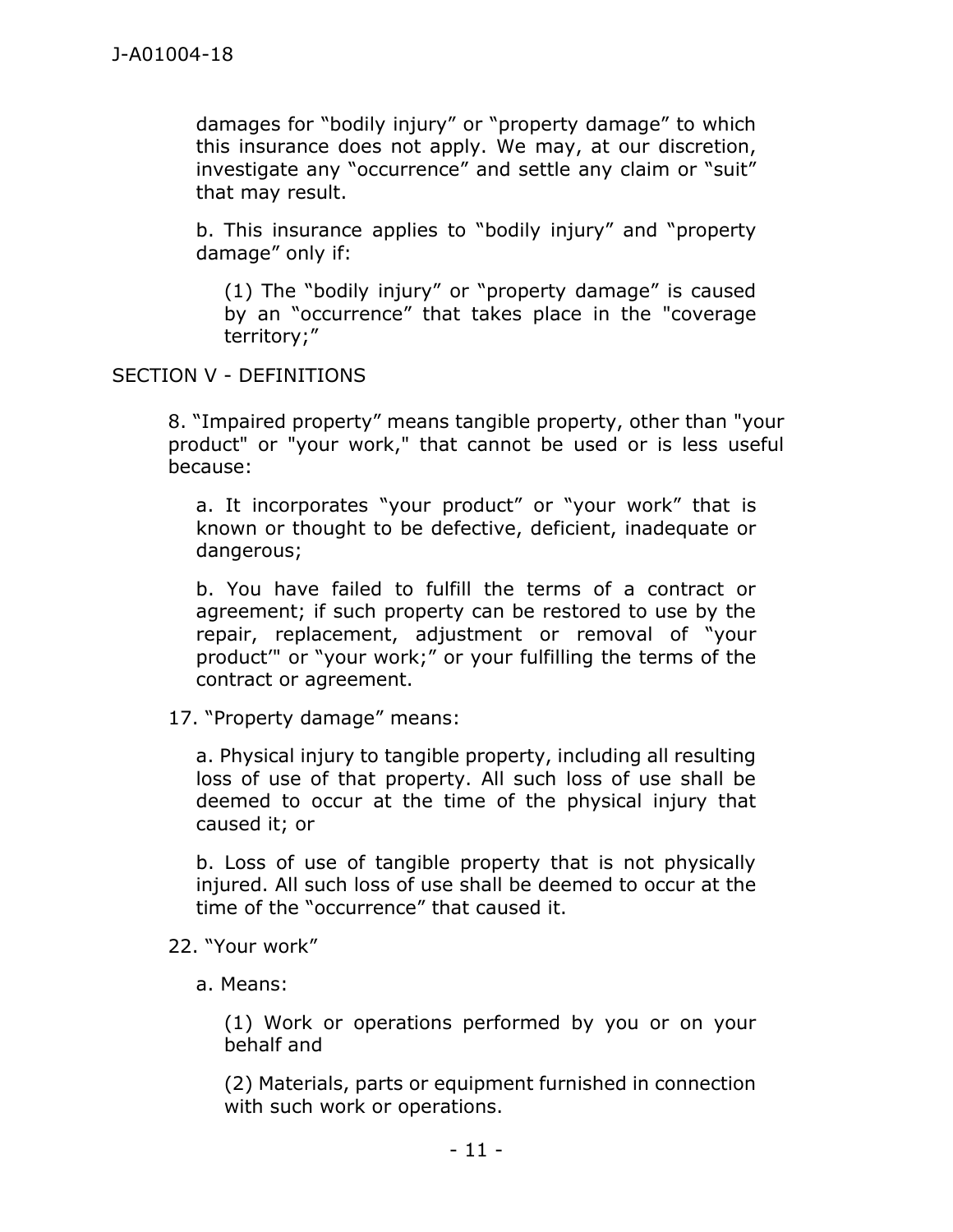b. "Your work" includes:

(1) Warranties or representations made at any time with respect to the fitness, quality, durability, performance or use of "your work;" and

(2) The providing of or failure to provide warnings or instructions.

Finally, the policy defines occurrence as "an accident including continuous or

repeated exposure to substantially the same general harmful conditions."

The policy also contains the relevant exclusions:

b. Contractual Liability

"Bodily injury" or "property damage" for which the insured is obligated to pay damages by reason of the assumption of liability in a contract or agreement.

\* \* \*

m. Damage to Impaired Property or Property Not Physically Injured

(1) A defect, deficiency, inadequacy or dangerous condition in "your product" or "your work;" or

(2) A delay or failure by you or anyone acting on your behalf to perform a contract or agreement in accordance with its term.

Westfield Commercial General Liability Policy No. CWP5177101, 3/20/12.

General liability insurance policies are intended to provide coverage where the insured's product or work causes personal injury or damage to the person or property of another. *Ryan Homes Inc. v. Home Indem. Co.*, 647 A.2d 939 (Pa. Super. 1994). "Provisions of a general liability policy provide coverage . . . if the insured work or product actively malfunctions, causing injury to an individual or damage to another's property." *Id.* at 942. These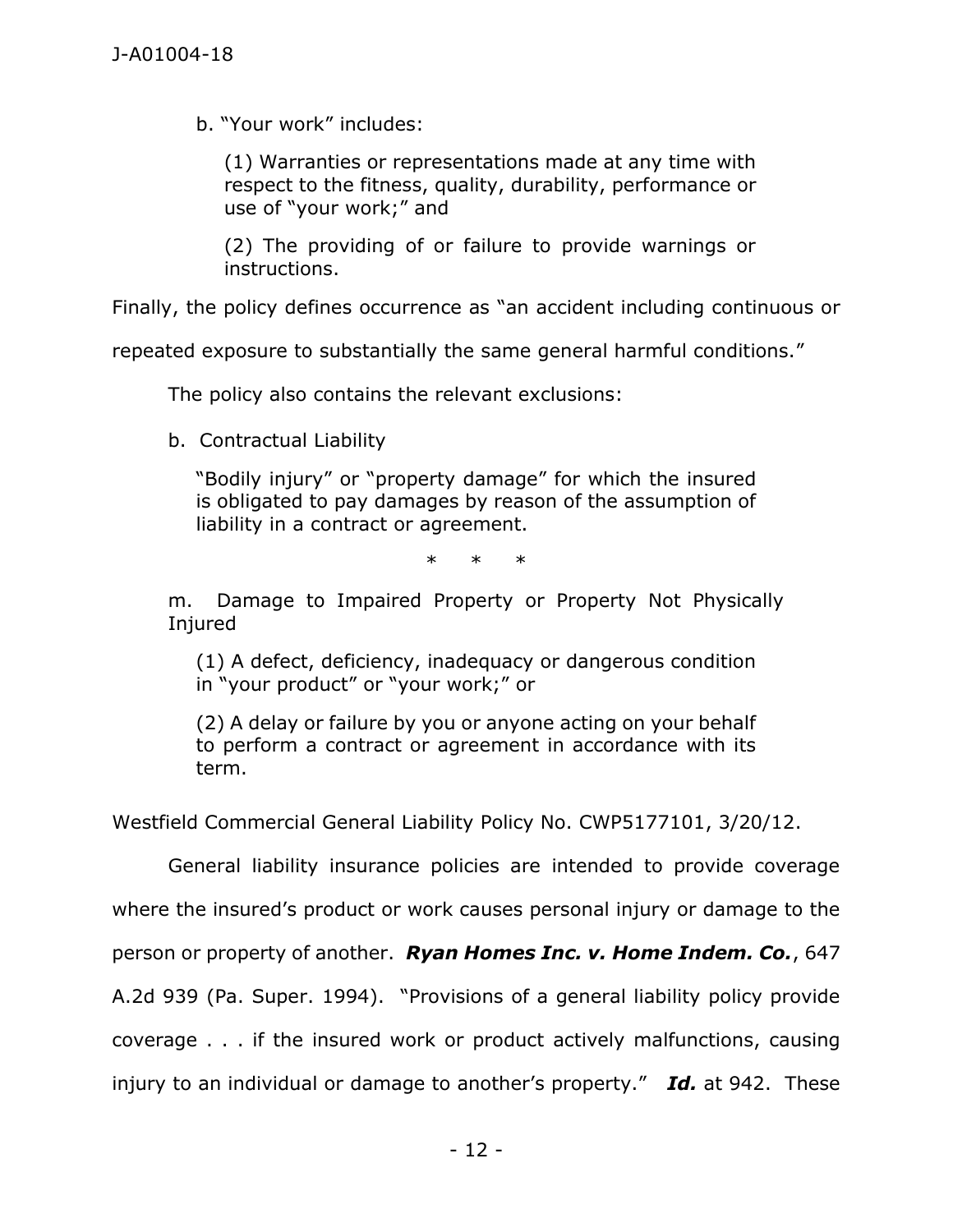types of insurance policies involve risks that are limited in nature; they are

not the equivalent of a performance bond on the part of the insurer. *Snyder* 

## *Heating Co. v Pennsylvania Mfrs.' Ass'n Ins. Co.*, 715 A.2d 48

### In *Kvaerner Metals Div. of Snaerner U.S., Inc. v. Commercial*

*Union Ins. Co.*, 908 A.2d at 888 (Pa. 2006), our Supreme Court stated:

The risk intended to be insured [by commercial general liability policies] is the possibility that the goods, products or work of the insured, once relinquished and completed, will cause bodily injury or damage to property other than to the completed work itself and for which the insured by [sic] be found liable. The insured, as a source of goods or services, may be liable as a matter of contract law to make good on products or work which is defective or otherwise unsuitable because it is lacking in some capacity. This may even extend to an obligation to completely replace or rebuild the deficient work or product. This liability, however, is not what the coverages in question are designed to protect against. **The coverage is for tort liability for physical damages to others and not for contractual liability of the insured for economic loss because the product or completed work is not that for which the damaged person bargained.**

*Id.* at 899 n.10 (citation omitted) (emphasis added). *Kravener* held that a third party's complaint, alleging only faulty workmanship and damage to the insured's work product, does not trigger coverage under a standard CGL policy where the underlying complaint contained claims for breach of contract and breach of warranty.

It is well-settled that it is the *nature of the allegations* themselves, not the particular cause of action that is pled in the complaint that determines whether coverage has been triggered. *Mutual Benefit Ins. Co. v. Haver*, 725 A.2d 743, (Pa. 1999). Thus, while the Authority's complaint included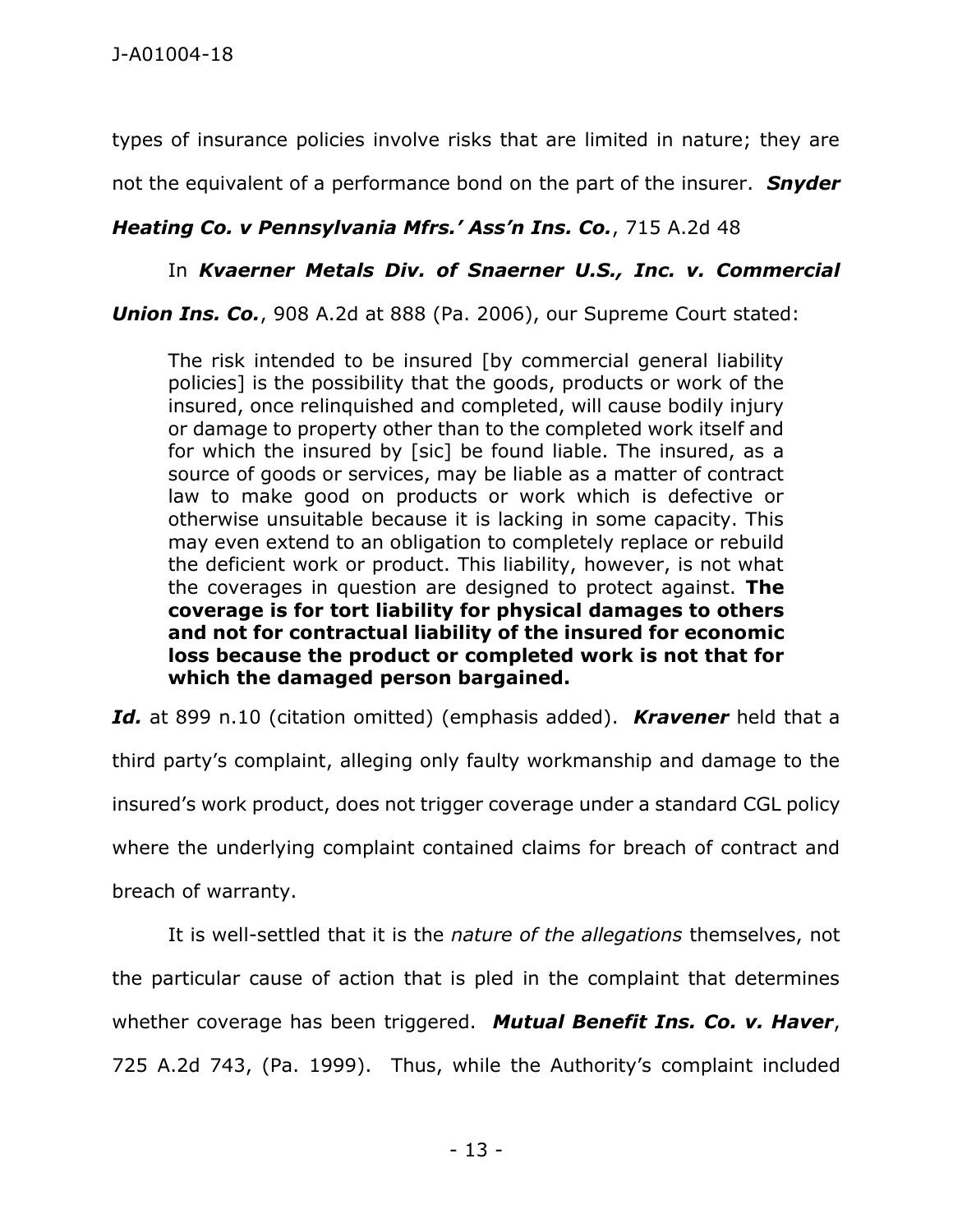J-A01004-18

breach of contract, negligence, and declaratory judgment counts against Robson, the complaint alleges that a "workmanship defect on Robson's part" caused the ultimate damage to the digester tank. Authority Complaint, 10/7/14, at ¶¶ 46-47, 78-103. Specifically, the complaint alleges that an inspection as well as photographic evidence show the defect was in contravention of the construction drawings that indicated "a need to confine the sealant material to the annular space." *Id.* at ¶ 46.

With regard to the allegations in the joinder complaint filed by Robson against JJD and the other additional defendants, Robson claims that under the Robson-JJD subcontract, JJD "was obligated to perform its work in a good and workmanlike manner and in full compliance with the plans and specifications under the [Robson-Authority] contract." Joinder Complaint, 10/8/14, at ¶ 13. Moreover, the joinder complaint alleges that if the foam insulation JJD installed was installed "contrary to the applicable plans and specifications or in an otherwise defective, deficient or unworkmanlike manner, then JJD is solely liable to [the Authority] on such claim, and/or liable to Robson on such claim for breach of contract and/or jointly and severally liable with Robson on such claim." *Id.* at ¶ 15. Finally, the joinder complaint premises Robson's other counts against JJD on "carelessly or negligently handl[ing] and installing" the foam. *Id.* at ¶¶ 18, 21.

Here, the trial court concluded that Westfield did not have a duty to defend either the breach of contract or the breach of warranty claims in the joinder complaint since the claims were premised upon faulty workmanship,

- 14 -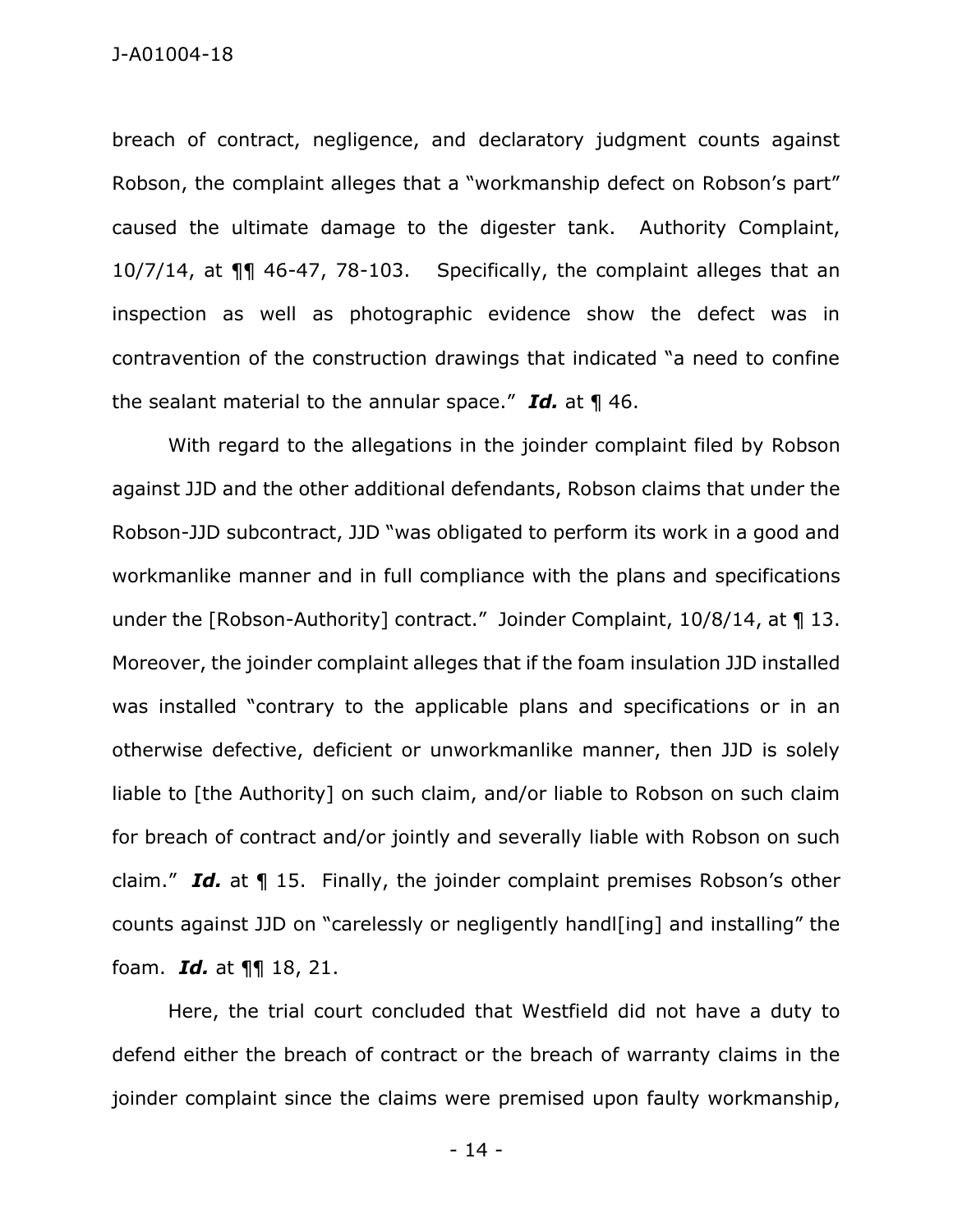which does not constitute an "occurrence" under the parties' policy. *Kvaerner*, *supra*. However, the court found that the language in the Authority's complaint and the joinder complaint regarding property damage that "occurred as a result of conduct outside of the scope of the [Authority's contract with Robson] and JJD's Subcontract[,]" could be considered an "occurrence" under the policy, which could potentially fall within the policy's coverage. Simply put, the trial court found that Westfield has a duty to defend, and potentially indemnify, Robson where it "carelessly allowed foam insulation to enter the digester [t]ank." Trial Court Opinion, at 16.

The trial court's opinion relies heavily upon *Indalex Inc. v. National*  **Union Fire Ins. Co.**, 83 A.3d 418 (Pa. Super. 2013), to conclude that Westfield had a duty to defend and a potential duty to indemnify JJD under the parties' insurance policy. In *Indalex*, the trial court granted summary judgment in favor of Appellee-Insurer, National Union, in a coverage dispute involving multiple out-of-state lawsuits filed by homeowners and property owners against Appellants-Insureds when water leakage caused physical damage to their homes (e.g., mold and cracked walls), as well as personal injury. The lawsuits claimed that the damage was a result of the defective design or manufacturing of appellants' windows and doors. Appellants alleged that they were entitled to coverage from National Union pursuant to a commercial umbrella policy. National Union claimed that it was not required to provide coverage because there was no "occurrence" under the parties' policy that triggered coverage.

- 15 -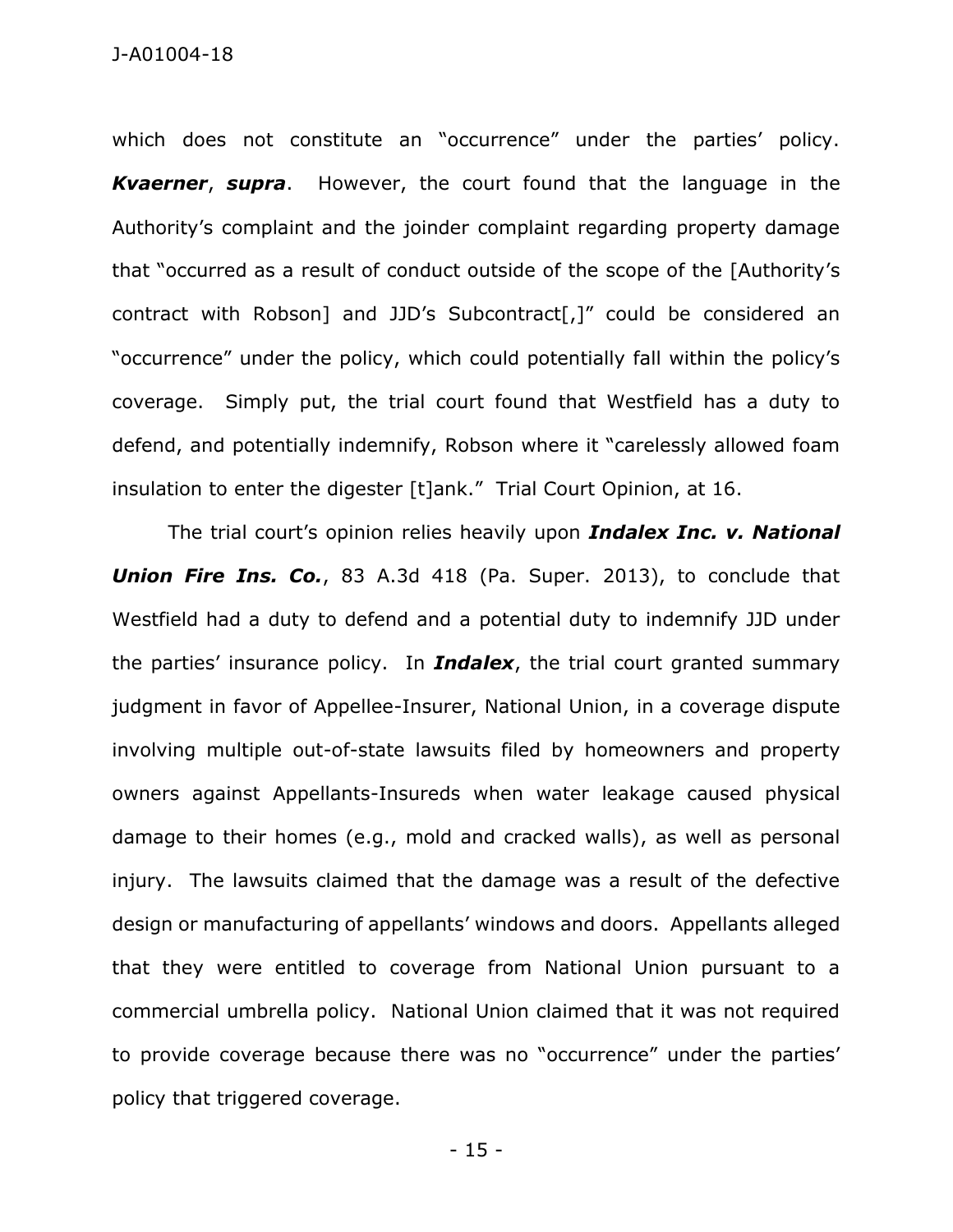Characterizing the claims in the case as "product-liability based tort claims," our Court in *Indalex* reversed the trial court's order entering summary judgment in favor of National Union. Specifically, our Court found that the issues framed in the case involved a bad product that could be construed as an active malfunction and not merely bad workmanship. *Id.* at 424. Moreover, because the National Union policy contained language defining "occurrence" as property damage "neither expected nor intended *from the standpoint of the Insured*," the court concluded that damages such as mold, from an insured's subjective viewpoint, were "arguably not expected." *Id.* at 425 (emphasis added). In finding that National Union had a duty to defend Appellants, our Court stated "[b]ecause the underlying complaints alleged defective products resulting in property loss, to property other than Appellants' products, and personal injury, we conclude there was an "occurrence." *Id* at 426.

Instantly, we are not dealing with a bad product as in *Indalex*; it has never been alleged that the damage to the digester tank resulted from defective design or bad product manufacturing or was the result of the foam malfunctioning. Moreover, the parties' policy defines "occurrence" as "an accident, including continuous or repeated exposure to substantially the same general harmful conditions," very different language than the subjective language of occurrence used in the parties' policy in *Indalex*.

In *Millers Capital Ins. Co. v. Gambone Bros. Dev. Co.*, 941 A.2d 706 (Pa Super. 2007), two groups of homeowners individually brought lawsuits

- 16 -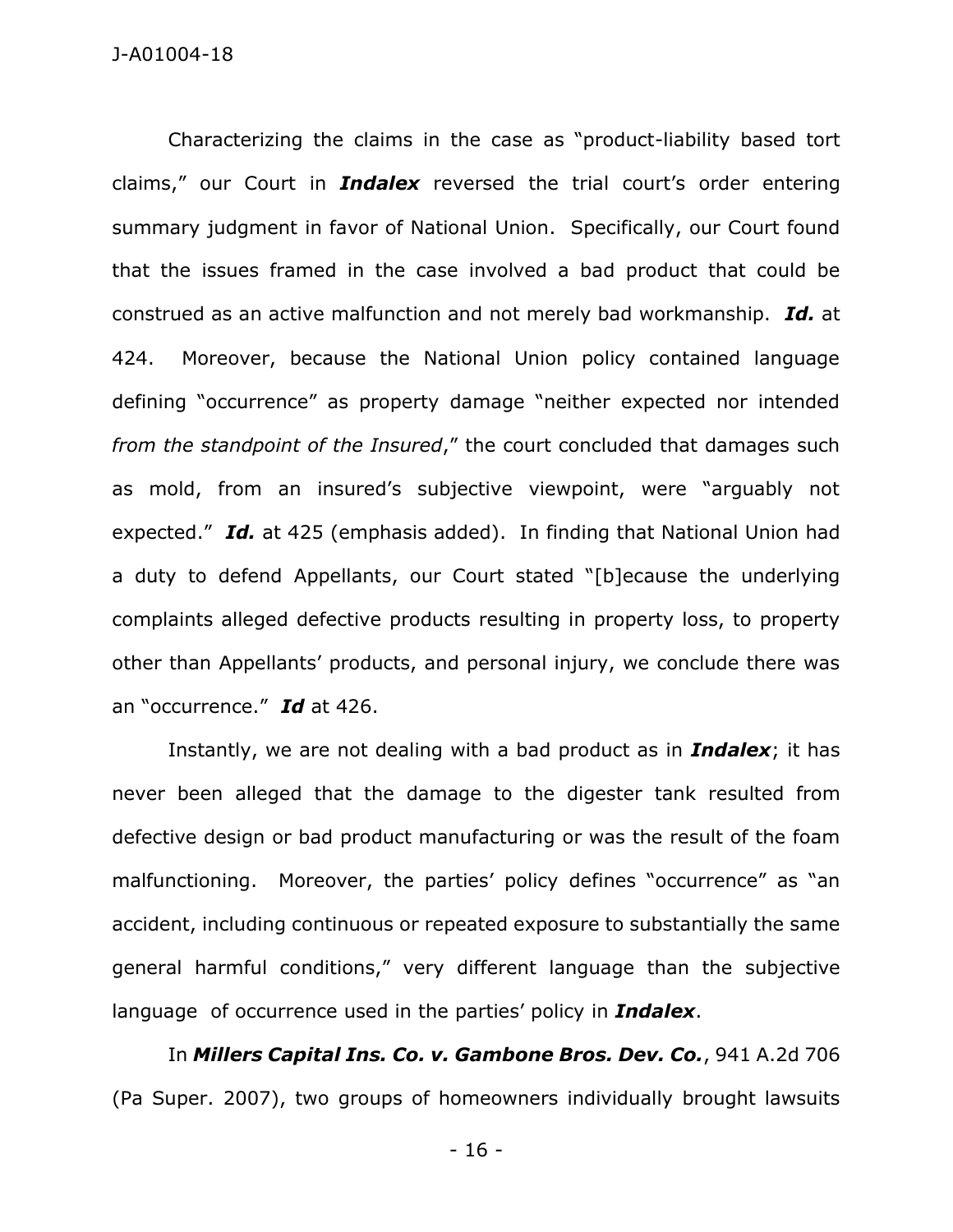against the builder, Gambone, for "faulty workmanship" that resulted in property damage to their homes. Specifically, the homeowners' "complaints aver[red that] Gambone and/or its subcontractors built homes with defective stucco exteriors, windows, and other artificial seals intended to protect the home interiors from the elements. Both complaints were based on claims of faulty workmanship. Both complaints alleged that when the defects manifested themselves, water damage resulted to the interior of the larger product – in this case, the home interiors." *Id.* at 713. The trial court ultimately held that Gambone's insurance company, Miller's, had no duty to defend or indemnify the builder against the homeowners' actions, finding that *Kvaerner* controlled the decision. On appeal, our Court affirmed the trial court, concluding that the damage to the homes, a result of faulty work, was not an occurrence because it was not a fortuitous event triggering coverage. The court stressed that in order to give effect to the policy's language, keeping in mind the doctrine of in *pari material*, "occurrence" could be defined in no other way.

The trial court concludes that the instant action involves, in addition to faulty workmanship, tort claims against Robson and JJD for property damage that may have occurred outside of the scope of the Authority's contract with Robson and the Robson-JJD subcontract. In fact, *Gambone* discussed this exact scenario as follows:

Conversely, the trial court's disposition of these cases allows for the term "occurrence" to be read in *pari material* with the exception to the "your work" exclusion in situations where a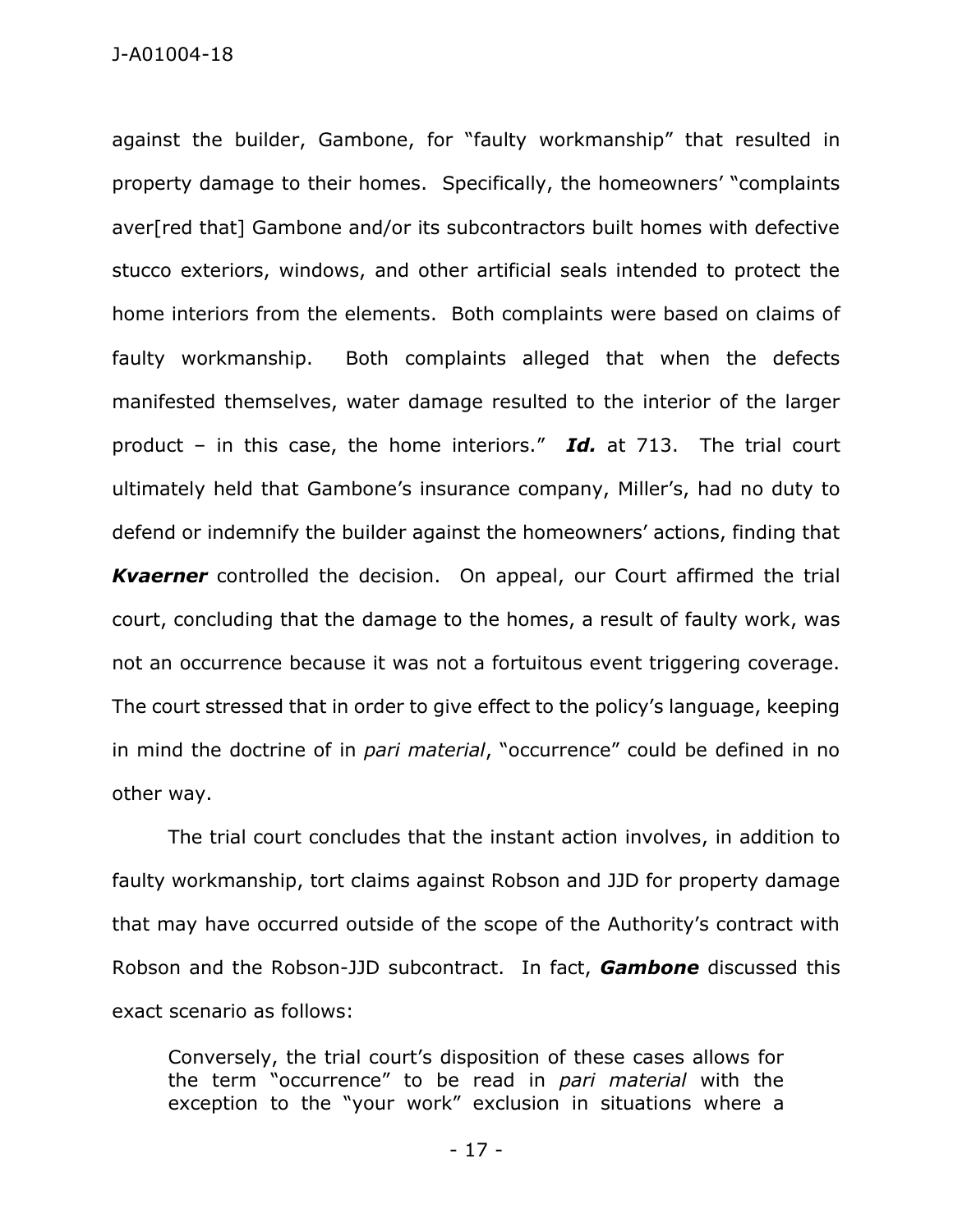plaintiff sues a contractor for faulty work performed by a subcontractor. For example, a scenario could arise where a subcontractor confuses job orders and works on a part of a project on which it was not contracted to work; such a scenario would, in all likelihood, be considered an "occurrence" which would not be defined as faulty workmanship and would fit within the exception to the "your work" exclusion. We can also conjure up additional examples. A subcontractor could use materials on a job not contemplated by the contractual arrangement between the contractor and subcontractor. An error such as this could also be considered an "occurrence" and could fit within the exception to the "your work" exclusion.

Id. at 715-16. While neither of these specific hypothetical scenarios are present in the instant case, the complaint against the insured, JJD (or, the joinder complaint), alleges negligent handling of the foam insulation and careless/negligent installation of the foam not in accordance with the plans and specifications of the project. Therefore, while the Authority's complaint was grounded in allegations of defective workmanship, Robson's joinder complaint does allege claims of negligent and careless work and work outside of the scope of the parties' contract. Under such circumstances where the "complaint 'might or might not' fall within the policy's coverage as an "occurrence", the insured is obligated to defend." 15 *Am. & Foreign Ins. Co.*,

### *supra* at 541.

Orders affirmed.

 $15$  Again, we recognize that Westfield's duty to defend lasts only "until such time as the claim[s are] confined to a recovery that the policy does not cover." *Erie Ins. Exch. v. Transamerica Ins. Co.*, 533 A.2d 1363, 1368 (Pa 1987) (citation omitted).